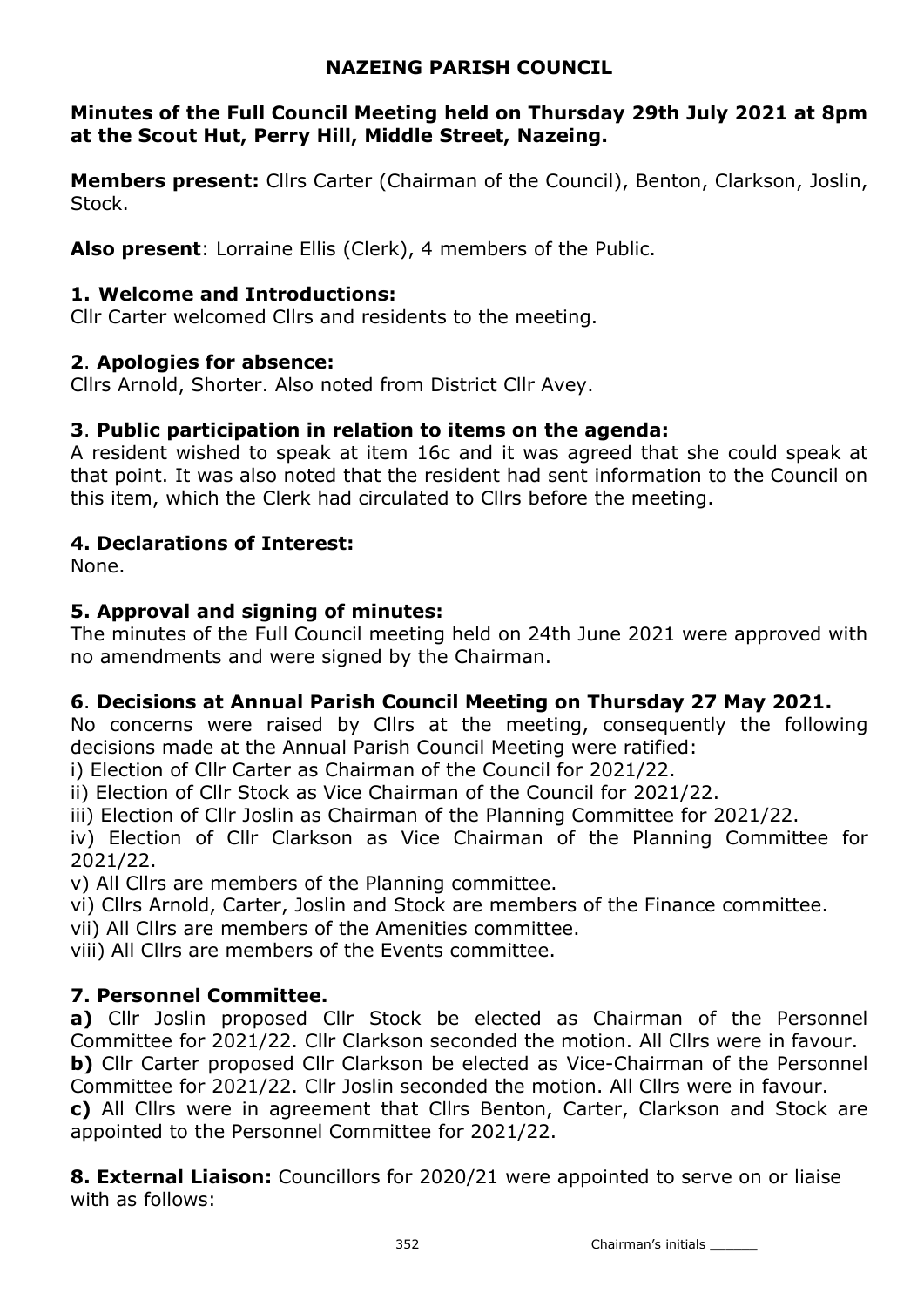a) EFDC Local Council Liaison Committee and EALC Committee. 2 Members with voting powers. All Cllrs were in agreement that Cllrs Carter and Stock are on these committees.

 b) The Nazeingberries Association. All Cllrs were in agreement that Cllr Benton is the liaison for this group.

 c) Police Consultative Committee/Local Police. All Cllrs were in agreement that Cllrs Joslin and Stock are the liaison for this area.

 d) Flood warden and Emergency Response. All Cllrs were in agreement that Cllrs Carter and Benton are the liaison for this area.

 e) Lea Valley Regional Park Authority. All Cllrs were in agreement that Cllr Arnold is the liaison for this area.

 f) Local schools. All Cllrs were in agreement that Cllr Carter is the liaison for this area.

## 9. Declarations of Interest.

Cllr Clarkson will update his declarations of interest and Cllrs Benton, Joslin and Stock advised that no changes are required to their declarations of interest. Cllr Carter and absent Cllrs to update their declarations of interest if necessary. Action Cllrs Carter, Arnold and Shorter.

## 10. Dates of Full Council and Planning Committee meetings to December 2021.

Cllr Carter proposed Planning Committee meetings are held on 19/08/21 and 26/08/21 with no Full Council meeting in August. Cllr Stock seconded the proposal. All Cllrs voted in favour of the proposal.

Cllr Carter proposed Planning Committee meeting on 23/09/21 and Full Council meeting on 30/09/21. Cllr Stock seconded the proposal. All Cllrs voted in favour of the proposal. It was agreed to ask Epping Forest District Council for an extension to any applications registered on 27/08/21, as representations will be required by 20/09/21.

It was agreed that Planning Committee and Full Council meetings would be on 2nd and 4th Thursdays of the month respectively in October, November and December. If it becomes apparent that insufficient Cllrs would be unable to attend the Full Council meeting on 23/12/21 then this will be re-scheduled.

A list of the meeting dates will be circulated to Cllrs.

## 11. Planning Applications: The following applications were considered:

(a) Application No: EPF/1841/21 Officer: Sukhvinder Dhadwar

Applicant Name: Mr D Stevens

Location: Burleigh Nursery Hoe Lane Nazeing Waltham Abbey EN9 2RJ

Proposal: Application for Variation of condition 2 for EPF/2271/16. (Demolition of existing commercial buildings and erection of 6 no. four bedroom detached dwellings).

Cllr Joslin advised that this was a different applicant to the original planning application. He continued that for plot 3 the applicant wanted to make some changes to the original application. Cllr Clarkson believed that it could be a significant change to the original application which was granted permission in 2016.

Following some discussion on the details of the application, Cllr Clarkson proposed no comment. Cllr Benton seconded the proposal. All Cllrs voted in favour of the proposal.

### Resolved – no comment.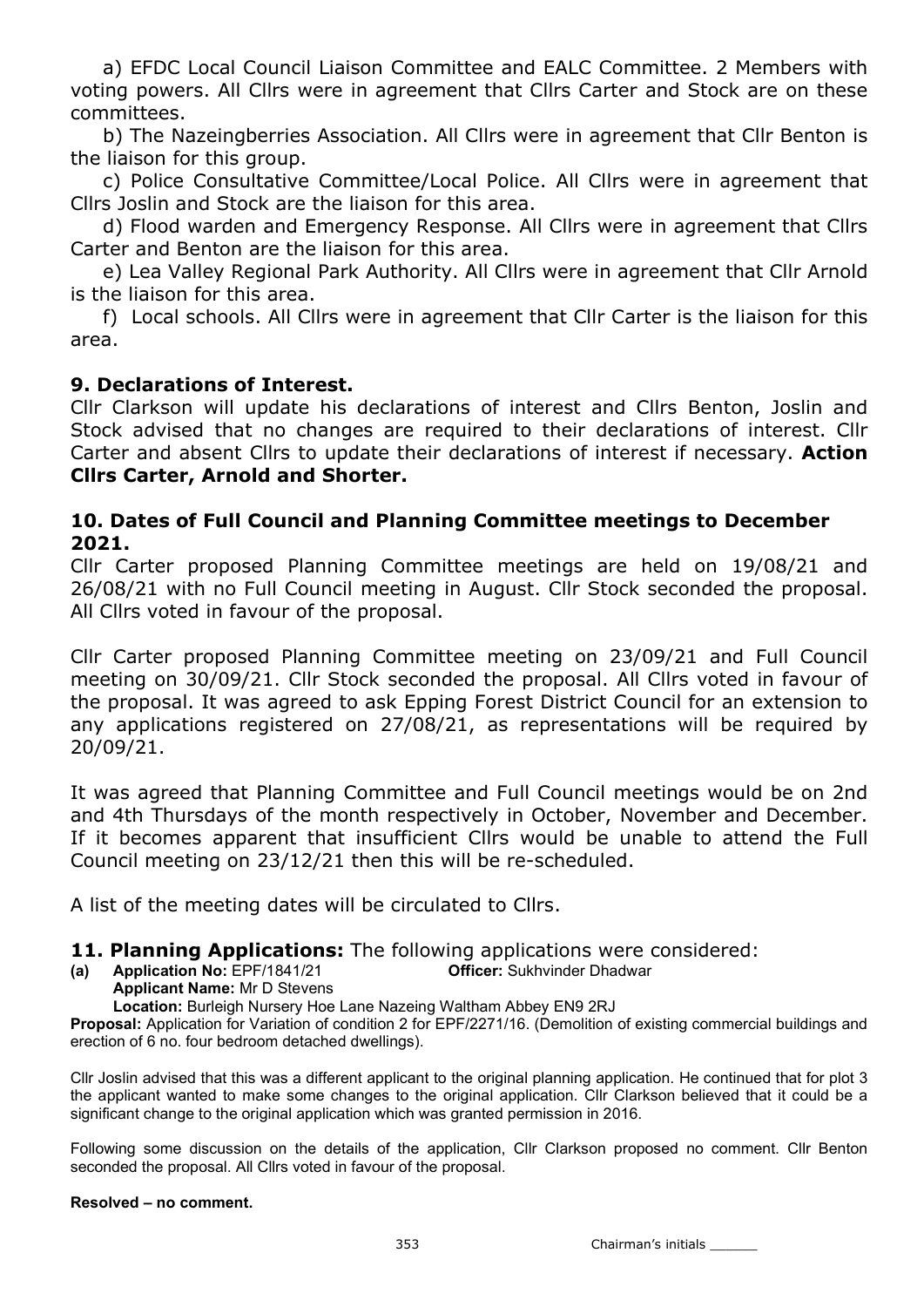#### This is provided for information only, EFDC do not normally accept comments on this application.

(b) Application No: EPF/1987/21 PDE Officer: Graham Courtney

Applicant Name: Mr David Beard

Location: 4 Langley Green Nazeing Road Nazeing Waltham Abbey EN9 2JJ

Proposal: Application to determine if Prior Approval is required for a Larger Home Extension measuring 4.50 metres, height to eaves of & a maximum height of 3.60 metres.

Cllr Joslin explained the different types of application that can be submitted for 'Prior Approval'. Cllr Joslin proposed that the Council would not normally comment on applications of this type but has no objection to the proposal. Cllr Clarkson seconded the proposal. All Cllrs voted in favour of the proposal.

Resolved – the Council would not normally comment on applications of this type but has no objection to the proposal.

12. Previous Planning Applications and Appeals: The resolution of the following applications and appeals which had been considered under a delegated power were noted. It was also noted that no Cllrs declared any interests on these items.

(a) Application No: EPF/0846/21 TPO Officer: Brendan Meade Applicant Name: Mr Khan Location: Clarador, Betts Lane, Nazeing, Waltham Abbey, EN9 2DB Proposal: Replacement boundary wall and electric gate.

Resolved – no objection.

(b) Application No: EPF/1498/21 Officer: Kie Farrell Applicant Name: Mr & Mrs Kevin & Haley Ramsden Location: The White House, Hoe Lane, Nazeing, Waltham Abbey, EN9 2RG Proposal: Proposed two storey rear extension / part demolition

Resolved – the Council object to the application as the extension is out of keeping and not in proportion to the current listed building. It is also considered that the Carbon Footprint is too large. To also note that this application has been withdrawn by the applicant.

(c) Application No: EPF/1595/21 Officer: Kie Farrell Applicant Name: Wayne Lloyd Location: Hubbards, Betts Lane, Nazeing, Waltham Abbey, EN9 2DA Proposal: Proposed single storey, rear extension and replacement open sided rear porch

Resolved – no objection.

(d) Application No: EPF/1600/21 Officer: Zara Seelig Applicant Name: Mr E & Mrs C Costa Location: 27 Great Meadow, Nazeing, Waltham Abbey, EN10 6RP Proposal: Single storey side rear extension

#### Resolved – no objection.

(e) Application No: EPF/1509/21 LB Officer: Kie Farrell Applicant Name: Mr & Mrs Kevin & Haley Ramsden Location: The White House, Hoe Lane, Nazeing, Waltham Abbey, EN9 2RG Proposal: Application for a Grade II Listed Building for a proposed two storey rear extension / part demolition.

Resolved – the Council object to the application as the extension is out of keeping and not in proportion to the current listed building. It is also considered that the Carbon Footprint is too large. To also note that this application has been withdrawn by the applicant.

(f) Application No: EPF/1604/21 DRC Officer: Sophie Ward Bennett Applicant Name: Mr and Mrs M Eastlake Location: Old School House, Nazeing Common, Nazeing, Waltham Abbey, EN9 2SD Proposal: Application for Approval of Details reserved by conditions 4"additional drawings" & 5" details of surface water disposal" for EPF/0019/19. (Two storey front extension, single storey side extension and flat roof glazed link & minor alterations).

Resolved – no comment.

354 Chairman's initials \_\_\_\_\_\_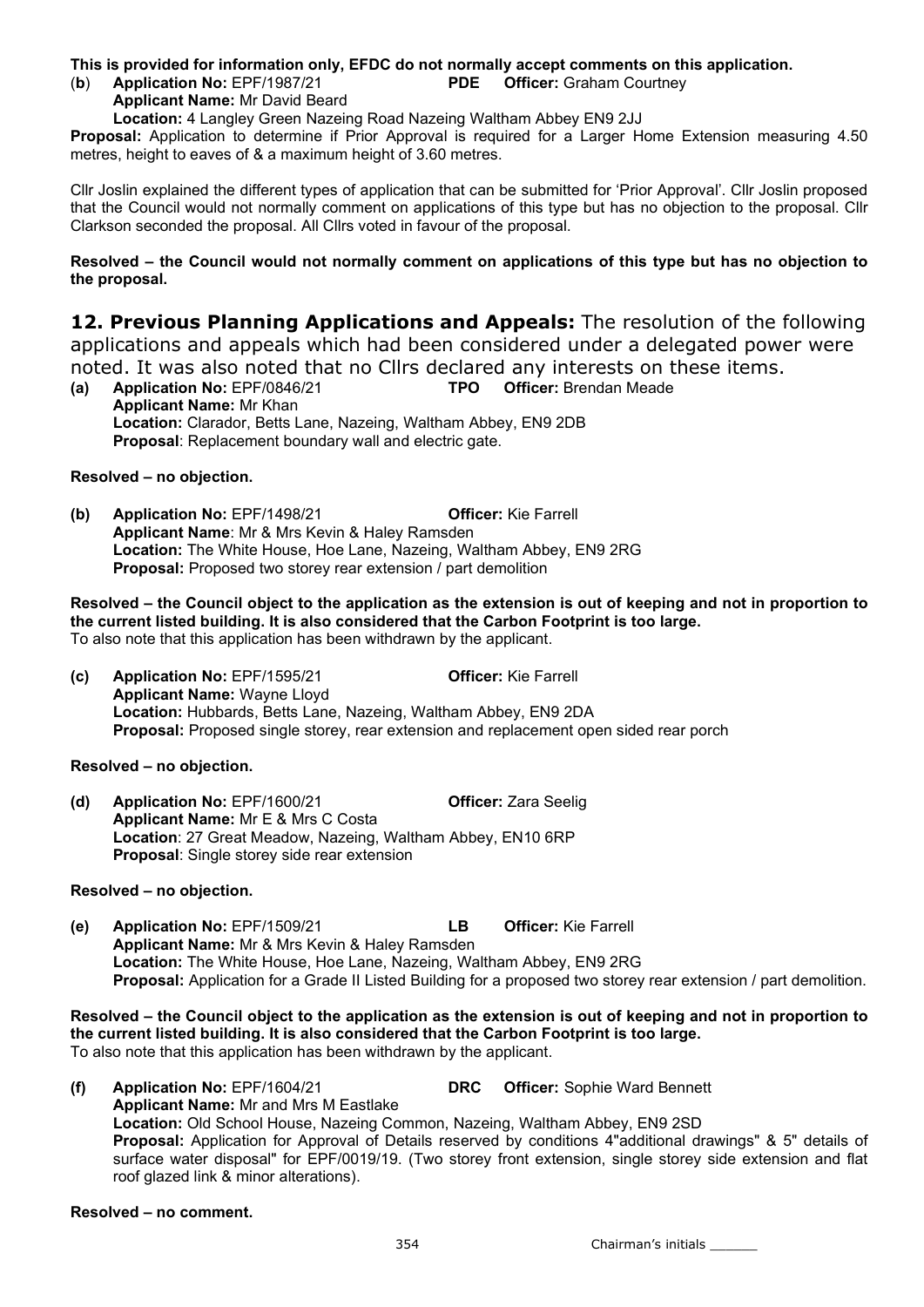Resolved – no objection.

(h) Application No: EPF/1691/21 Officer: David Maguire Applicant Name: Mr Frank Picone Location: The Dees Bumbles Green Lane Nazeing Waltham Abbey EN9 2SG Proposal: Proposed rear single storey extension.

Resolved – no objection as the extension is not out of keeping with the local properties and is not substantial in size.

(i) Application No: EPF/1692/21 Officer: Caroline Brown Applicant Name: Mr Michael Harris Location: 28 Shooters Drive Nazeing Waltham Abbey EN9 2QD Proposal: Single storey rear extension, loft conversion with rear and front dormers and extension to existing garage

#### Resolved – no objection.

(j) Application No: EPF/1712/21 CLD Officer: Zara Seelig Applicant Name: Schillcali Location: Honeysuckle House Back Lane Nazeing Waltham Abbey EN9 2RS Proposal: Application for a Lawful Development certificate for a proposed garden room to the rear of existing house

#### Resolved – no comment.

(k) Application No: EPF/1667/21 DRC Officer: Sophie Ward Bennett Applicant Name: Mr Pietro Di Maria Location: Presdale Farm House Hoe Lane Nazeing Waltham Abbey EN9 2RJ Proposal: Application for Approval of Details reserved by condition 5"full details of both hard and soft landscape works (including tree planting) and implementation programme" for EPF/0646/21. (Erect one detached dwelling in place of the approved scheme of 3 terraced houses (EPF/0409/17). The detached dwelling will be on the same site and same footprint of the approved 3 terraced houses of EPF/0409/17. (Revised application to EPF/2135/20).

#### Resolved – no comment.

(l) Application No: EPF/1588/21 Officer: Alastair Prince Applicant Name: Mr & Mrs Trow Location: North Cottage, Betts Lane, Nazeing, Waltham Abbey, EN9 2DN Proposal: Part single storey and part two storey rear extension including Juliet balcony at first floor. Infill to existing porch. New roof lights. New window to side elevation.

Resolved – Notwithstanding that the property is in the Green Belt and the Conservation Area it was resolved not to object to the proposed development for the following reasons:

i) The property was built less than 20 years ago and consent has previously been given for an extension which has not had a detrimental effect on the property or its surroundings.

ii) The present proposals are relatively modest and will not adversely affect the existing building or cause harm to the Green Belt.

iii) The plot on which the house stands, is large enough to accommodate the proposed extensions.

(m) Application No: EPF/1724/21 DRC Officer: Sophie Ward Bennett

Applicant Name: C/O Agent

Location: Stoneshot Farm, Hoe Lane, Nazeing, Waltham Abbey, EN9 2RW Proposal: Application for Approval of Details reserved by conditions 13"components to deal with the risks associated with contamination of the site", 15" Phase 1 Land Contamination", 16"Phase 2 site investigation" & 17" detailed remediation scheme" for EPF/0607/20. (Demolition of existing industrial buildings, vacant stabling & 5 bedroom residential apartment and construction of x18 semi-detached family houses and x18 no. 'affordable homes' with associated off-street parking, private gardens & landscaping).

355 Chairman's initials \_\_\_\_\_\_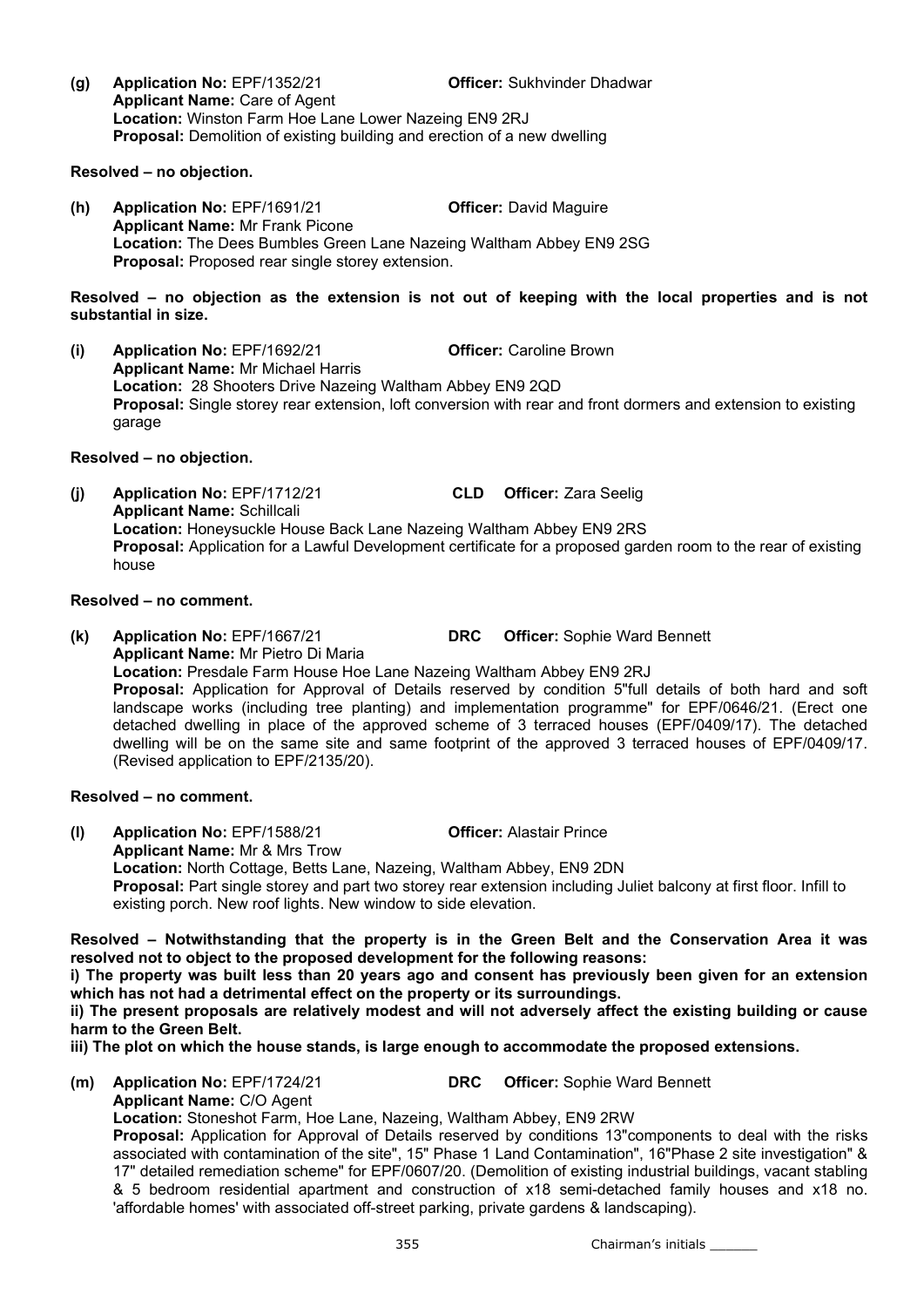Resolved – no comment.

(n) Application No: EPF/1867/21 PDE Officer: Graham Courtney Applicant Name: Mrs Sue Norvall Location: 36 Pecks Hill, Nazeing, Waltham Abbey, EN9 2NY

Proposal: Application to determine if Prior Approval is required for a Larger Home Extension measuring 4.60 metres, height to eaves of 3.30 metres & a maximum height of 3.30 metres.

Resolved – the Council would not normally comment on applications of this type but has no objection to the proposal.

(o) Application No: ENF/0193/20 Officer: Alastair Prince Applicant Name: Mr T Evans Site Address: Messengers Nursery, Nursery Road, Nazeing, Waltham Abbey, Essex, EN9 2JF Details of Appeal: Without planning permission change of use of land from a mixed purpose of storage of shelving & racking retail sales of shelving & racking. Stationing of portable buildings and containers. Storage and parking of non-agricultural commercial vehicles, storage of non-agricultural equipment and storage of vehicles. Erection of buildings for non-agricultural purposes. Reason for Appeal: Against an Enforcement Notice **Appeal Type:** A Public Inquiry

Reference: 21/327636

## Resolved – No comment in relation to the Appeal.

(p) Application No: EPF/0013/20 Officer: Caroline Brown Applicant Name: Mr M Dooley, Brien & Ms Connors

Site Address: Leaside, Sedge Gate Nursery, 2 Sedge Green, Nazeing, Waltham Abbey, EN9 2PA Proposal: Proposed change of use (retrospective) of land from former glass houses to stationing of caravans for residential occupation by Gypsy-Traveller family with associated development (hard standing, fence/ gates, lighting and utility buildings).

**Reason for Appeal:** Against a Refusal Appeal **Appeal Type:** An Informal Hearing

Reference: APP/J1535/W//21/3258674 Comments no later than: 06/08/21

Resolved – the appeal be opposed on the following grounds: (i) The land is Green Belt land and will be being used for inappropriate development and will have serious potential on Epping Forest's Special Area of Conservation.

(ii) There is already a large number of traveller sites which are authorised in Roydon and Nazeing and in addition there are also many unauthorised traveller sites in the area too.

# 13. CCTV at Nazeingbury Parade:

The CCTV maintenance contract is up for renewal at the end of July. Cllr Stock had circulated some details on the CCTV. He believed that the CCTV at the Parade is an unnecessary cost for the residents. There was some discussion on CCTV, that many of the shop keepers have their own systems. There was also concern for GDPR issues, should an upgraded CCTV be installed. The Clerk clarified previously when asked, that not all the shop keepers were prepared to pay towards the cost of an upgrade to the equipment.

Cllr Joslin proposed that a letter is sent to each shop keeper advising that the CCTV equipment needs to be upgraded and that the cost is not insignificant. In addition, that there will still be an ongoing annual maintenance cost. The Council will not be upgrading the equipment and will remove the old equipment. Cllr Stock seconded the proposal. All Cllrs voted in favour of the proposal. It was clarified that the Council will not be renewing the existing maintenance agreement. Also that shop keeper's will be asked to reply by mid-September if they have any concerns.

# 14. Financial Matters:

a) It was resolved to authorise:

- i) Payments totalling £5,221.70
- ii) Transfer of £5,000 between bank accounts.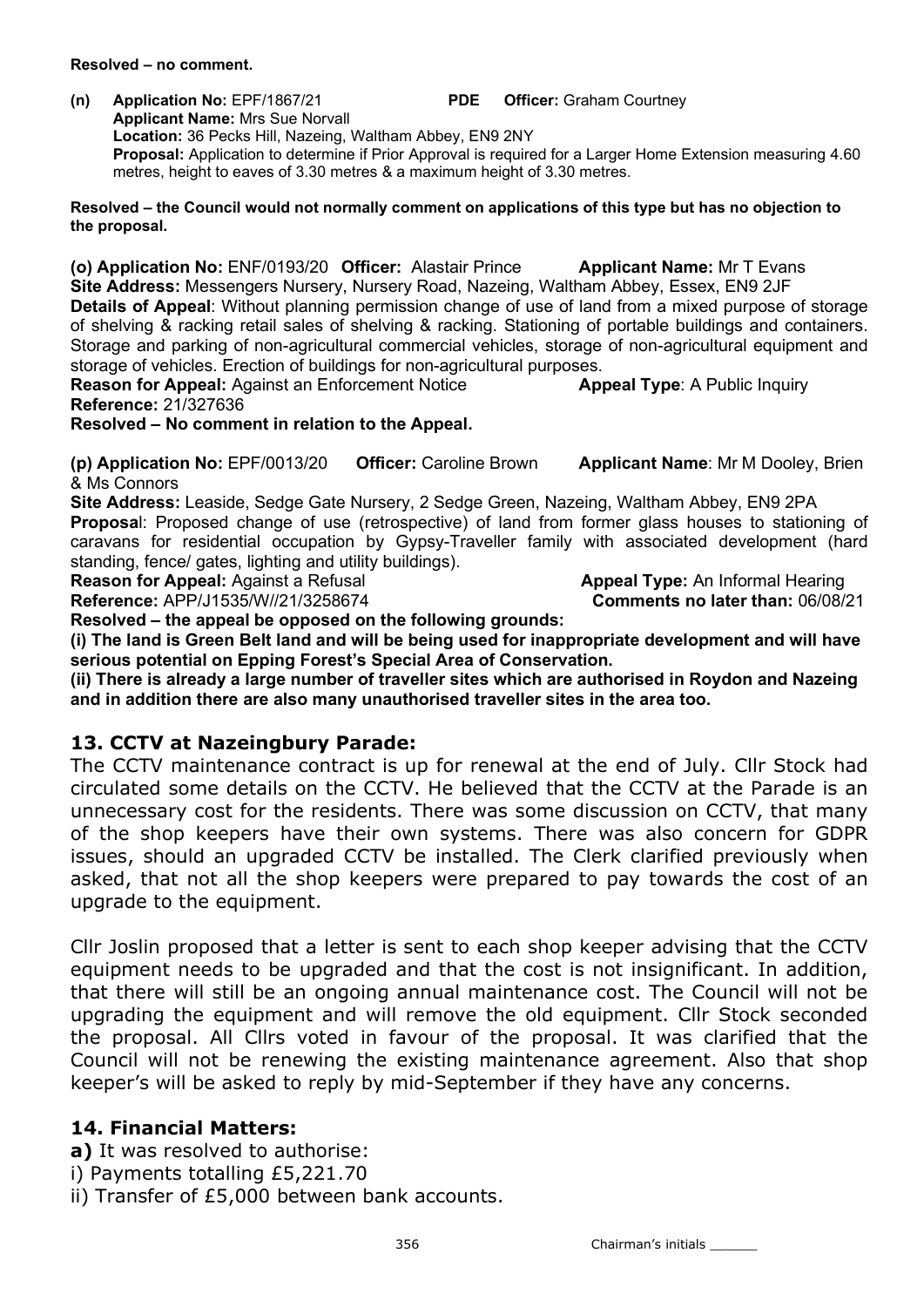It was resolved to remove the payment to RVTV (for the CCTV maintenance contract) and correct a couple of typing errors on the Financial Summary for July 2021. The Financial Summary for July 2021 was then approved and will be signed by the Chairman after the meeting. It was noted that Cllrs Joslin & Stock (both authorised signatories on the bank account) will set up & approve direct credits this month. Action Cllrs Joslin & Stock.

b) Office cleaning. The cost to clean the parish office has increased to £20/clean due to covid. The office is normally cleaned every three months. Cllr Clarkson proposed to approve the increase in cost to clean the parish office. Cllr Benton seconded the proposal. All Cllrs voted in favour of the proposal. It was resolved to approve the increase in cost to clean the parish office, now £20/clean. It was also agreed to amend the budget accordingly.

c) The first quarterly budget report for 2021/22 was considered. Cllr Clarkson brought to the attention of the Council, the costs for the streetlight signage and Leisure Centre planning application. He also asked if the heading could be amended to state April to June costs. An amended report will be re-issued accordingly. There were no further comments or questions raised.

d) Cllr Clarkson has reviewed the first reconciliation and Trial Balance reports for 2021/22 and questioned the figure for the community account on the May Trial balance report. The Clerk will investigate. Cllr Clarkson approved and signed all the reports for 2021/22, with the exception of the May Trial Balance report.

# 15. Clerks Report.

Report circulated before the meeting. No questions were raised.

## 16. Amenity Matters:

a) Tree inspections at Pound Close, Elizabeth Close and Allotment site. Cllr Benton had received a call from a resident in Pound Close, who was concerned about the overgrown oak trees affecting light into their house. The Clerk advised that previously Epping Forest District Council had assisted with inspecting the oak trees and when necessary, maintenance had been approved by the Parish Council and carried out on a regular basis. It was agreed to obtain quotes from companies to conduct an inspection of the trees at Pound Close, Elizabeth Close and Allotment site.

b) Licence Application. It was agreed to submit a licence application for a Christmas tree at Nazeingbury Parade and Cllr Stock agreed to complete the necessary paperwork. Clerk to assist as necessary. Action Cllr Stock/Clerk.

c) Nazeing crossroads bus shelter cleaning. A resident wanted to add to her email on this item that was circulated to Cllrs prior to the meeting. She would like to see the current monthly cleaning continue, especially the seats for residents that need to use the bus shelter. Cllr Carter proposed to continue with the monthly cleaning of the Nazeing crossroads bus shelter and review it again in six months. Cllr Benton seconded the proposal. All Cllrs voted in favour of the proposal. It was resolved to continue with the monthly cleaning of the Nazeing crossroads bus shelter and review it again in six months.

d) The purchase of litter picking equipment and posters for the "Don't be a tosser" Keep Britain Tidy campaign. Some details had been circulated however it was agreed to C/F the item when Cllr Arnold can attend the meeting.

## 17. Vehicle Activated Speed (VAS) Signs Request.

The Parish Council had submitted a request to Essex Highways (EH) to install VAS signs on the four roads leading into the Nazeing crossroads. Unfortunately, this was